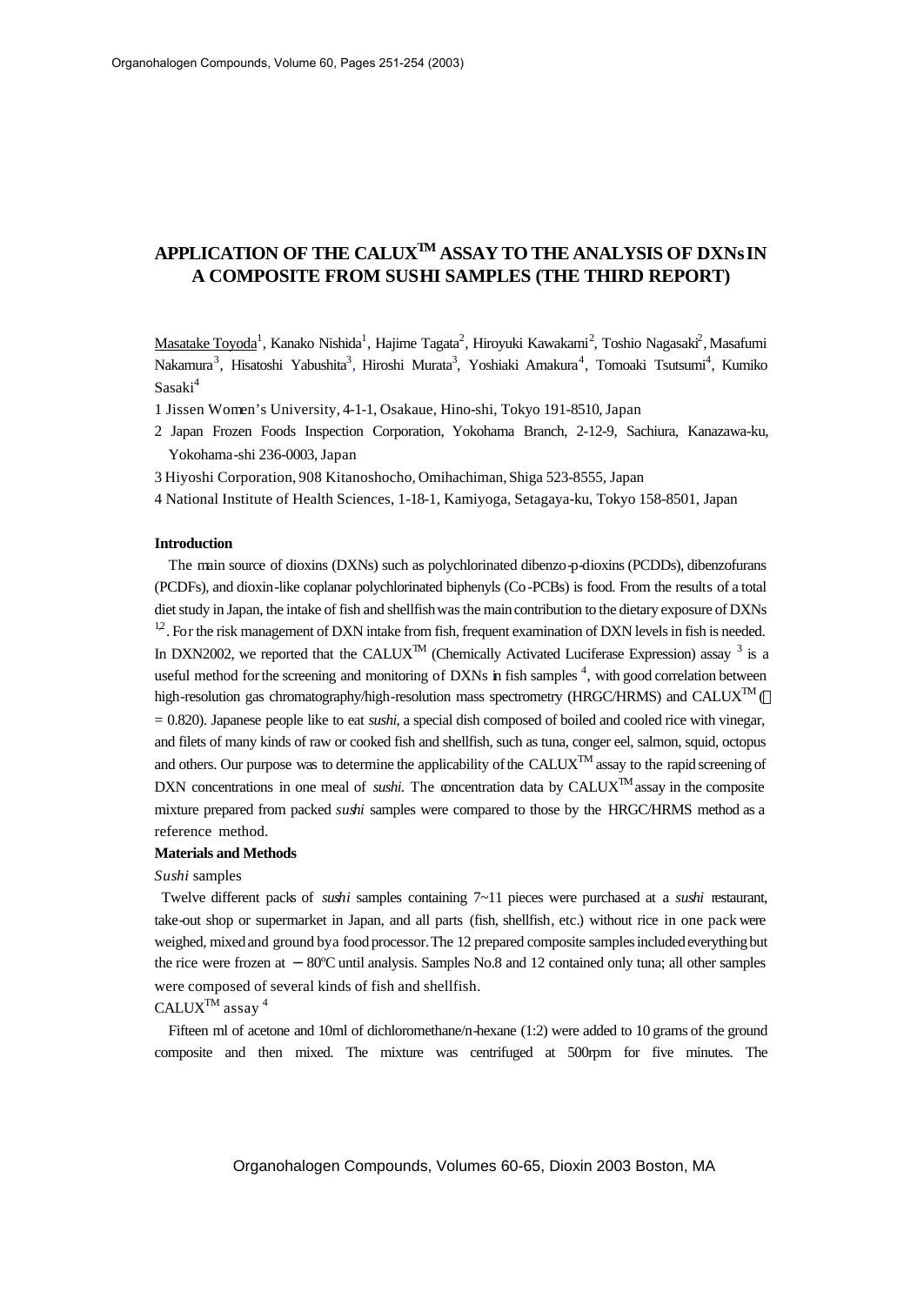dichloromethane/hexane layer was applied to the extraction column, which consisted of celite and anhydrous sodium sulfate. The extraction procedures were repeated two more times. The column was washed with 10ml of dichloromethane/n-hexane (1:2) and the eluate was separated into a fraction containing PCDDs/DFs and a fraction containing Co-PCBs using an activated carbon (XCARB) column.

The assay was carried out as previously described<sup>4</sup>. Briefly, a patented recombinant mouse cell line that contains the luciferase reporter gene underthe control of dioxin responsive elements were grown in 96-well view plates and exposed to *sushi* composite sample extracts or 2,3,7,8-TCDD standards using DMSO as the vehicle. The plates were incubated at  $37^{\circ}$ C and  $5\%$  CO<sub>2</sub> for 20-24hrs to produce the optimal expression of luciferase activity. Following incubation, the medium was removed and the cells were lysed. Luciferase activity was determined using a luminometer (Lucy 1, Anthos Corp.). The luciferase activity was reported as relative light units (RLU), and expressed as pgTEQ. Results that were less than the limits of detection (LOD = 0.16pgTEQ/g) were reported as one-half the LOD.

# HRGC/HRMS analysis

 The extraction and cleanup of the *sushi* composite samples for HRGC/HRMS followed previously published protocols (Japan guideline method for foods and measurements relating to DXNs by Japan Ministry of Health, Labor and Welfare  $)^{1}$  with a minor modification. Briefly, 100 grams of ground composite spiked with <sup>13</sup>C-labelled surrogate dioxin and Co-PCB standards. Samples were alkaline digested, and then extracted with an organic solvent. Extracts were subjected to a sequential cleanup using several column chromatography steps. The analysis of the 17 active PCDDs/DFs and 12 Co-PCBs (4 non-ortho and 8 mono-ortho PCBs) by HRGC/HRMS was carried out using SIM with a Micromass Autospec Ultima HRMS equipped with a Hewlett-Packard 6890 GC. The TEQs for PCDDs/DFs and Co-PCBs were calculated using WHO-TEF values  $(1998)^5$ .

# **Results and Discussion**

 Table 1 shows the data for the concentration of the total DXNs in the composite from *sushi* samples analyzed by the CALUX<sup>TM</sup> assay. Column shows the mean of three replicated examinations. Column shows the mean of two data sets selected by excluding the most deviated data among those from the three trials, because in a few samples, a slightly higher variation (more than 30%) was obtained. The mean concentrations in three trials ranged from 0.69 to 2.04pgTEQ/g depending on the kinds of fish and shellfish and other foods used to prepare the *sushi*, and the mean concentration of the 12 samples was 1.13pgTEQ/g. The mean concentrations in Column B ranged from 0.78 to 1.99pgTEQ/g and, the mean concentration of the 12 samples was 1.14pgTEQ/g, which suggests that similar results were obtained using both methods. On the basis of the fat content, these values were 9.03 to 60.2pgTEQ/g fat and the mean was 20.8pgTEQ/g fat. The DXN concentrations of the 12 composite were almost in the same range as the concentration of 19 fish samples previously determined by the CALUX<sup>TM</sup> assay <sup>4</sup>. Samples numbered 7 (coastal fish and shellfish) and 8 (tuna) contained rather high DXNs TEO/g fat. In the CALUX<sup>TM</sup> assay, the mean recoveries of the DXNs and Co-PCB (#126) spiked in the No.4 sample by two trials were 70.5% and 67.2%, respectively.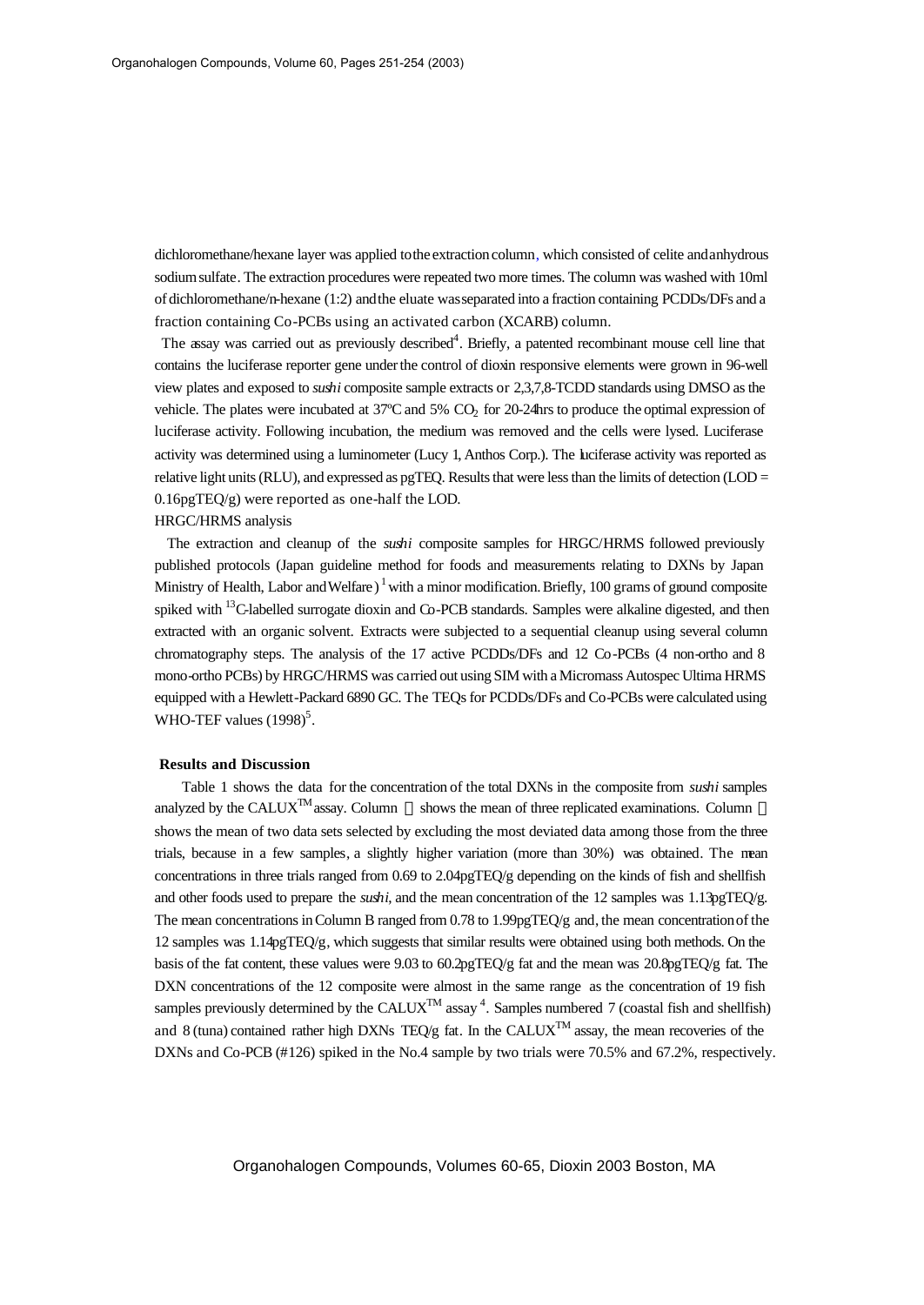|        | CALUX assay             |             |               | HRGC/HRMS              |
|--------|-------------------------|-------------|---------------|------------------------|
|        | pgTEQ/g fresh weight    |             | $pgTEQ/g$ fat | $pgTEQ/g$ fresh weight |
| Sample | A                       | B           |               |                        |
|        | $Mean \pm SD$<br>$=$ 3) | $Mean(n=2)$ | $Mean(n=3)$   | $(n=1)$                |
| No.1   | $0.97 \pm 0.28$         | 1.12        | 17.3          | 0.64                   |
| No.2   | $0.93 \pm 0.23$         | 0.87        | 13.8          | 0.64                   |
| No.3   | $1.03 \pm 0.28$         | 1.19        | 9.61          | 0.75                   |
| No.4   | $0.86 \pm 0.12$         | 0.91        | 12.4          | 0.36                   |
| No.5   | $0.85 \pm 0.17$         | 0.78        | 37.5          | 0.28                   |
| No.6   | $1.24 \pm 0.42$         | 1.00        | 18.0          | 0.59                   |
| No.7   | $2.04 \pm 0.75$         | 1.61        | 33.5          | 1.73                   |
| No.8   | $1.97 \pm 0.03$         | 1.99        | 60.7          | 7.30                   |
| No.9   | $0.83 \pm 0.16$         | 0.89        | 12.4          | 0.75                   |
| No.10  | $0.69 \pm 0.28$         | 0.85        | 15.9          | 0.26                   |
| No.11  | $1.08 \pm 0.35$         | 1.27        | 11.9          | 1.07                   |
| No.12  | $1.02 \pm 0.32$         | 1.20        | 9.01          | 1.15                   |

Table 1 Concentration of total DXNs in 12 composite sushi samples



Figure 1 Correlation between  $CALUX^{TM}$  assay and HRGC/HRMS (pgTEQ/g) : from data shown in Table 1-A; : from data shown in Table 1-B

Samples No.8 had the highest concentration (pg TEQ/g) as determined by HRGC/HRMS, and although the CALUX<sup>TM</sup> assay result was also high, it was much lower than that of HRGC/HRMS. The reason for this difference has not been clarified, but it may be due to a rather high content of dioxin-like Co-PCBs. Excluding sample No.8, the ratio of the CALUX<sup>TM</sup> assay to HRGC/HRMS ranged between 0.93 and 3.27 (mean 1.63)

Organohalogen Compounds, Volumes 60-65, Dioxin 2003 Boston, MA